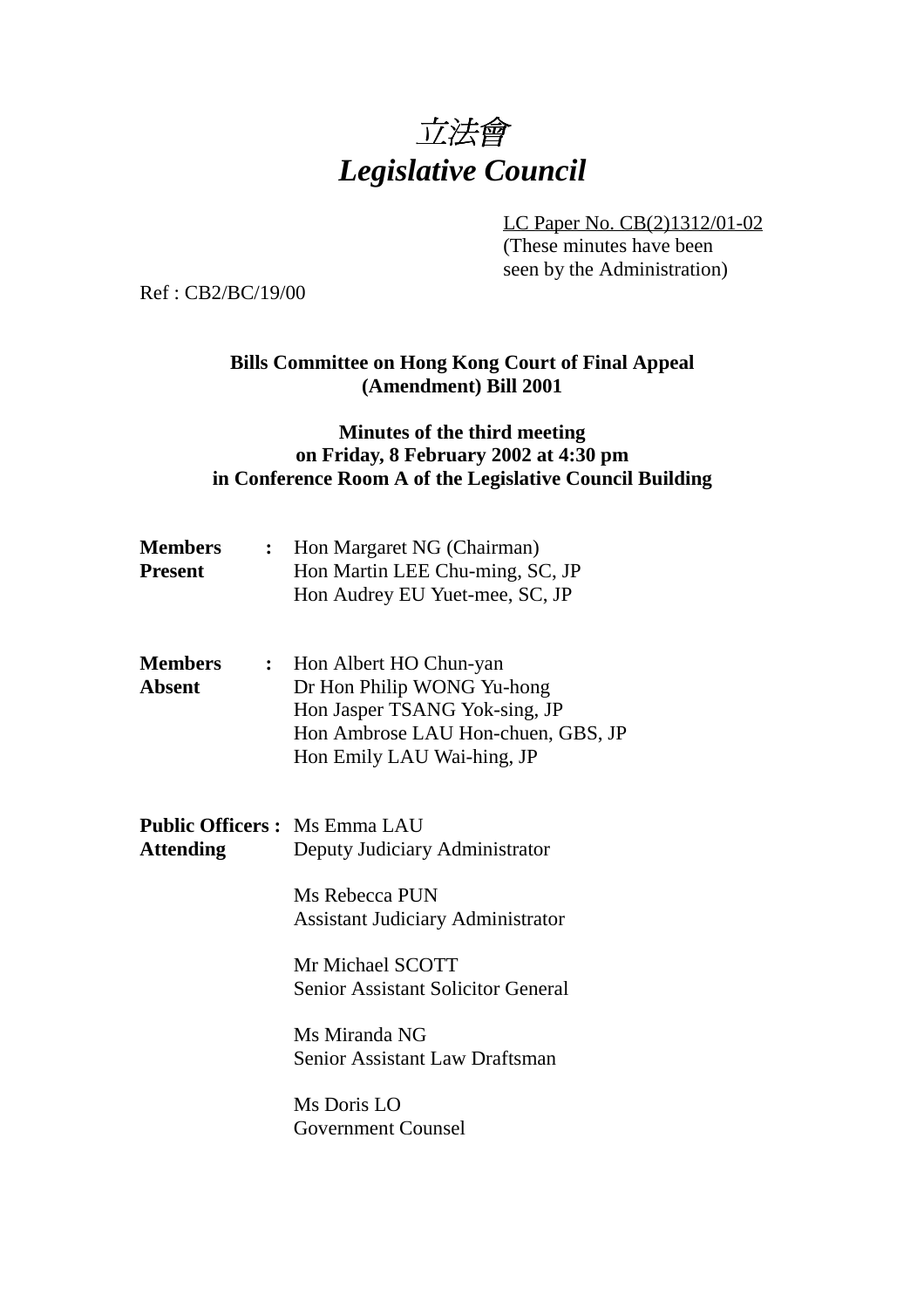|                               | Mr James CHAN<br><b>Assistant Director (Administration)</b>    |
|-------------------------------|----------------------------------------------------------------|
|                               | Mr Yu-yuen WONG<br><b>Assistant Secretary (Administration)</b> |
| <b>Clerk in</b><br>Attendance | $:$ Mrs Percy MA<br>Chief Assistant Secretary (2)3             |
| Staff in<br>Attendance        | : Ms Bernice WONG<br><b>Assistant Legal Adviser 1</b>          |
|                               | Mr Paul WOO<br>Senior Assistant Secretary (2)3                 |

#### **Meeting with the Administration**

(The Bill and LC Paper Nos. 1017/01-02(01) and (02), 1034/01-02(01) and 1100/01-02(01))

The Committee deliberated (index of proceedings attached at **Annex**).

2. To facilitate the work of the Committee, the Administration was requested -

(a) in relation to appeals which involved both leapfroggible and nonleapfroggible points of law, to advise whether it was the policy intent for the proposed leapfrog procedure to apply to all the points of law in question, or only to the leapfroggible point;

Proposed new section 27C(3)

(b) to consider whether the reference to "the judge" should be amended to "a judge"; and

Proposed new clause 5

(c) to consider members' suggestion that the clause should be amended to read :

"The amendments made under section 4 of this amending Ordinance applies to a judgment of the Court of First Instance given before or after the commencement of this amending Ordinance."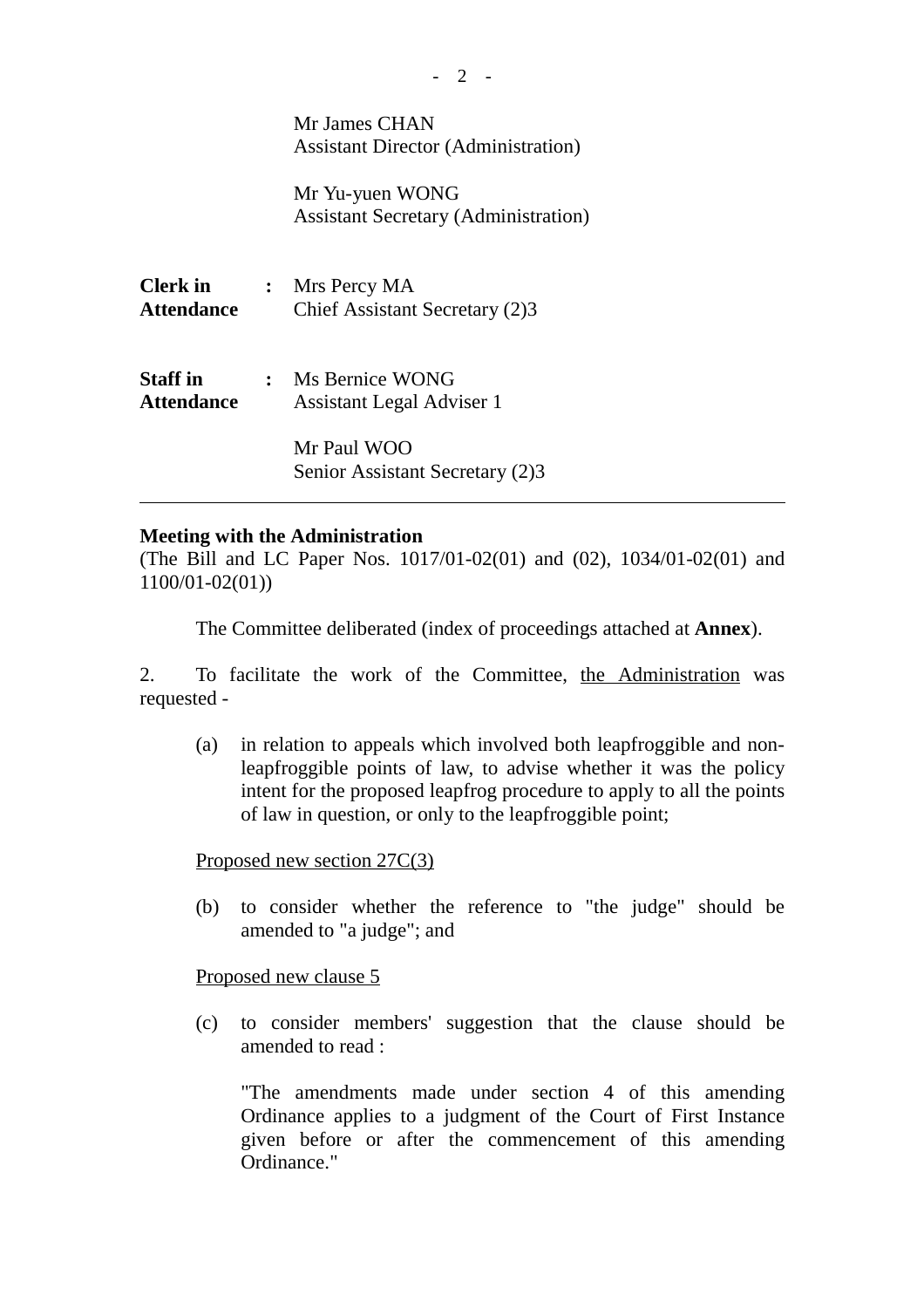3. The Chairman requested the Administration to provide a written response to the above issues, together with any revised Committee Stage amendments (CSAs), for the consideration of the Bills Committee. She said that subject to the Bills Committee having no other queries, the Administration could give notice for resumption of the Second Reading debate on the Bill.

4. There being no other business, the meeting ended at 5:55 pm.

Business Council Division 2 Legislative Council Secretariat 12 March 2002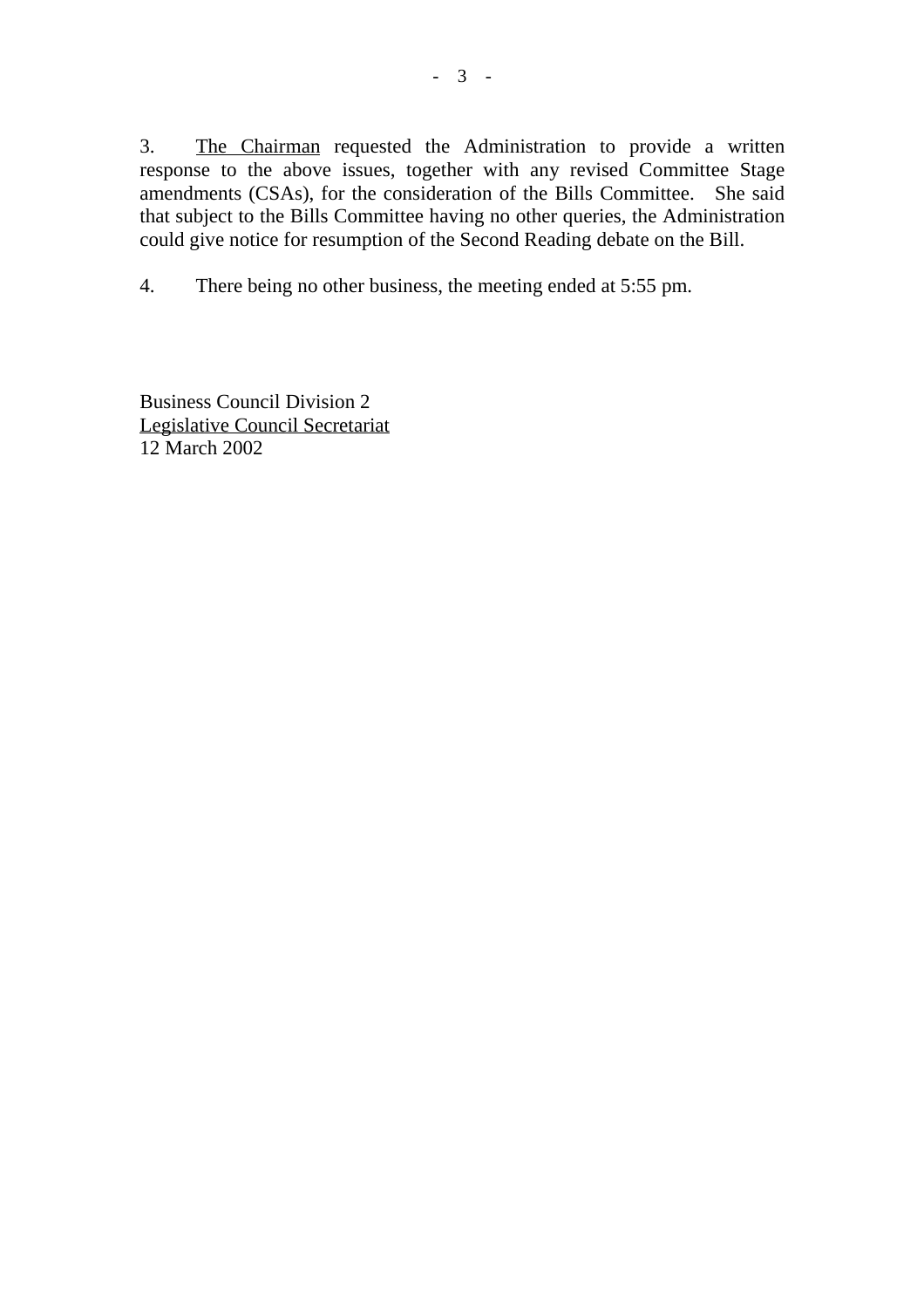## **Proceedings of the third meeting of the Bills Committee on Hong Kong Court of Final Appeal (Amendment) Bill 2001 on Friday, 8 February 2002 at 4:30 pm in Conference Room A of the Legislative Council Building**

| <b>Time</b>   | <b>Speaker</b>            | Subject(s)                                                                                                                         | <b>Action</b> |
|---------------|---------------------------|------------------------------------------------------------------------------------------------------------------------------------|---------------|
|               |                           |                                                                                                                                    | required      |
| 000001-000233 | Chairman                  | Invitation for comments on the Administration's<br>newly proposed Committee Stage amendments<br>(LC Paper No. CB(2)1017/01-02(01)) |               |
| 000234-000411 | Mr Martin LEE             | Proposed new clause 5 - Transitional provision<br>(Item (f) in LC Paper No. $CB(2)1017/01$ -<br>02(01)                             |               |
| 000412-000507 | Adm                       | -ditto-                                                                                                                            |               |
| 000508-000527 | Mr Martin LEE             | -ditto-                                                                                                                            |               |
| 000528-000703 | Chairman                  | -ditto-                                                                                                                            |               |
| 000704-000720 | Ms Audrey EU              | -ditto-                                                                                                                            |               |
| 000721-000737 | Chairman                  | -ditto-                                                                                                                            |               |
| 000738-000752 | Ms Audrey EU              | -ditto-                                                                                                                            |               |
| 000753-000758 | Chairman                  | -ditto-                                                                                                                            |               |
| 000759-000816 | Mr Martin LEE             | -ditto-                                                                                                                            |               |
| 000817-000853 | Ms Audrey EU              | -ditto-                                                                                                                            |               |
| 000854-000901 | Mr Martin LEE             | -ditto-                                                                                                                            |               |
| 000902-000905 | Chairman                  | -ditto-                                                                                                                            |               |
| 000906-000956 | Ms Audrey EU              | -ditto-                                                                                                                            |               |
| 000957-001006 | Chairman                  | -ditto-                                                                                                                            |               |
| 001007-001012 | Ms Audrey EU              | -ditto-                                                                                                                            |               |
| 001013-001034 | Chairman                  | -ditto-                                                                                                                            |               |
| 001035-001048 | Adm                       | -ditto-                                                                                                                            |               |
| 001049-001059 | Chairman                  | -ditto-                                                                                                                            |               |
| 001100-001118 | Mr Martin LEE             | -ditto-                                                                                                                            |               |
| 001119-001124 | Chairman/<br>Ms Audrey EU | -ditto-                                                                                                                            |               |
| 001125-001132 | Chairman                  | -ditto-                                                                                                                            |               |
| 001133-001210 | Ms Audrey EU              | Section 22(2) of Hong Kong Court of Final<br>Appeal Ordinance                                                                      |               |
| 001211-001220 | Chairman                  | -ditto-                                                                                                                            |               |
| 001221-001231 | Ms Audrey EU              | -ditto-                                                                                                                            |               |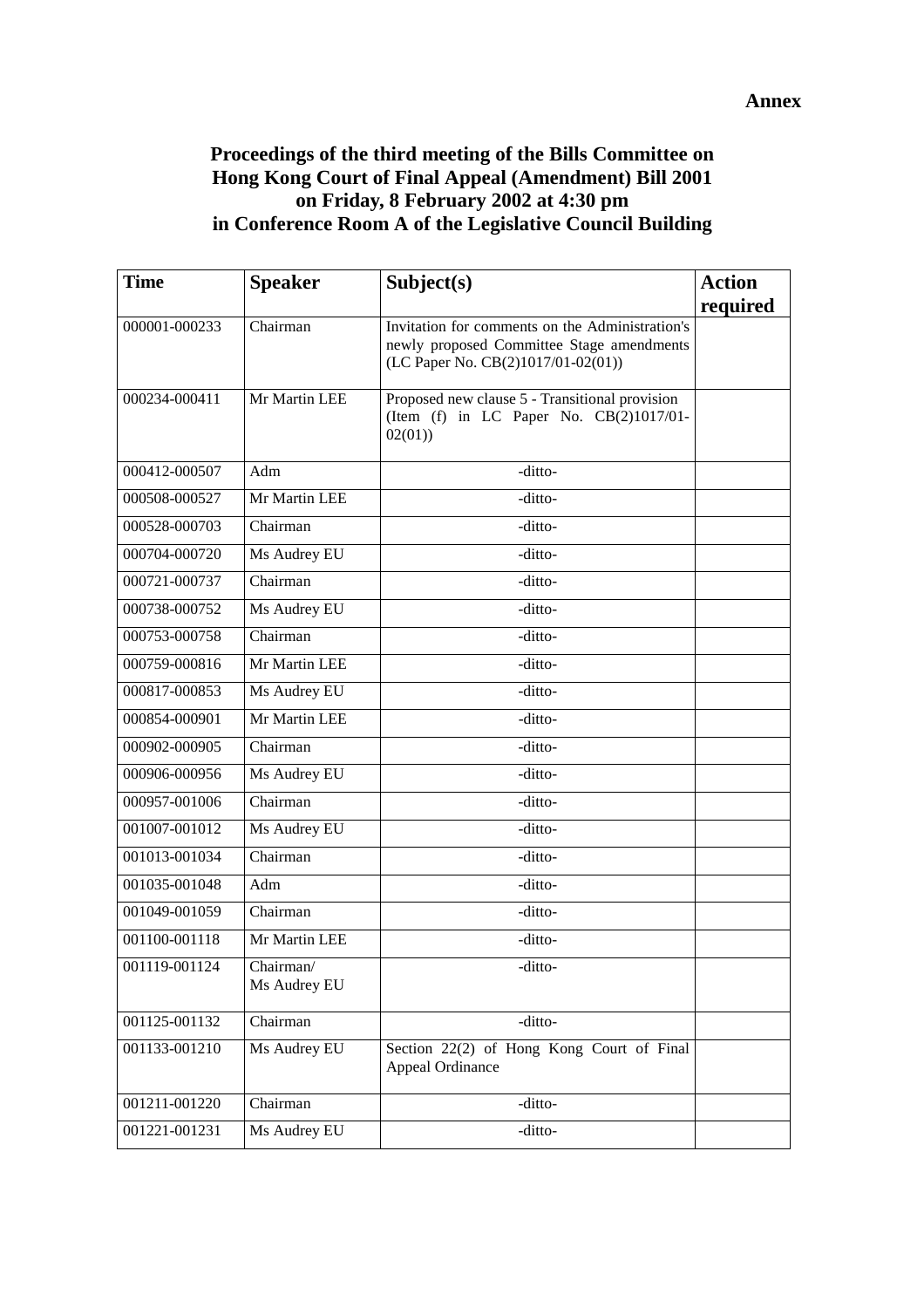| 001232-001307 | Chairman                       | Clause 3 - Appeal relating to the Chief<br><b>Executive Election</b><br>(Item (a) of LC Paper No. CB(2)1017/01-<br>02(01)         |  |
|---------------|--------------------------------|-----------------------------------------------------------------------------------------------------------------------------------|--|
| 001308-001313 | Ms Audrey EU                   | -ditto-                                                                                                                           |  |
| 001314-001316 | Chairman                       | -ditto-                                                                                                                           |  |
| 001317-001319 | Mr Martin LEE                  | -ditto-                                                                                                                           |  |
| 001320-001351 | Chairman                       | Clause 4 - Proposed section $27B(2)(a)$                                                                                           |  |
| 001352-001359 | Ms Audrey EU                   | Proposed new section $27C(4)$                                                                                                     |  |
| 001400-001402 | Chairman                       | -ditto-                                                                                                                           |  |
| 001403-001412 | Ms Audrey EU                   | -ditto-                                                                                                                           |  |
| 001413-001655 | Chairman                       | Proposed new section $27C(2)(a)$ and $27C(2)(b)$<br>(LC Paper Nos. CB(2)1017/01-02(01), 1034/01-<br>$02(01)$ and $1100/01-02(01)$ |  |
| 001656-001657 | Mr Martin LEE                  | -ditto-                                                                                                                           |  |
| 001658-001847 | Chairman                       | -ditto-                                                                                                                           |  |
| 001848-001849 | Mr Martin LEE                  | -ditto-                                                                                                                           |  |
| 001850-001913 | Chairman                       | -ditto-                                                                                                                           |  |
| 001914-001943 | Chairman/<br>Ms Audrey EU      | -ditto-                                                                                                                           |  |
| 001944-001957 | Ms Audrey EU                   | -ditto-                                                                                                                           |  |
| 001958-002009 | Mr Martin LEE                  | -ditto-                                                                                                                           |  |
| 002010-002014 | Mr Martin LEE/<br>Ms Audrey EU | -ditto-                                                                                                                           |  |
| 002015-002036 | Chairman                       | -ditto-                                                                                                                           |  |
| 002037-002344 | Adm                            | -ditto-                                                                                                                           |  |
| 002345-002419 | Chairman                       | -ditto-                                                                                                                           |  |
| 002420-002427 | Chairman/Adm                   | -ditto-                                                                                                                           |  |
| 002428-002516 | Chairman                       | -ditto-                                                                                                                           |  |
| 002517-002530 | Adm                            | -ditto-                                                                                                                           |  |
| 002531-002543 | Chairman/Adm                   | -ditto-                                                                                                                           |  |
| 002544-002709 | Adm                            | -ditto-                                                                                                                           |  |
| 002710-002759 | Mr Martin LEE                  | -ditto-                                                                                                                           |  |
| 002800-002838 | Chairman                       | -ditto-                                                                                                                           |  |
| 002839-002951 | Adm                            | -ditto-                                                                                                                           |  |
| 002952-003013 | Chairman                       | -ditto-                                                                                                                           |  |
| 003014-003058 | ALA                            | -ditto-                                                                                                                           |  |
| 003059-003107 | Chairman                       | -ditto-                                                                                                                           |  |
| 003108-003148 | ALA                            | -ditto-                                                                                                                           |  |
| 003149-003154 | Chairman                       | -ditto-                                                                                                                           |  |
| 003155-003203 | ALA                            | -ditto-                                                                                                                           |  |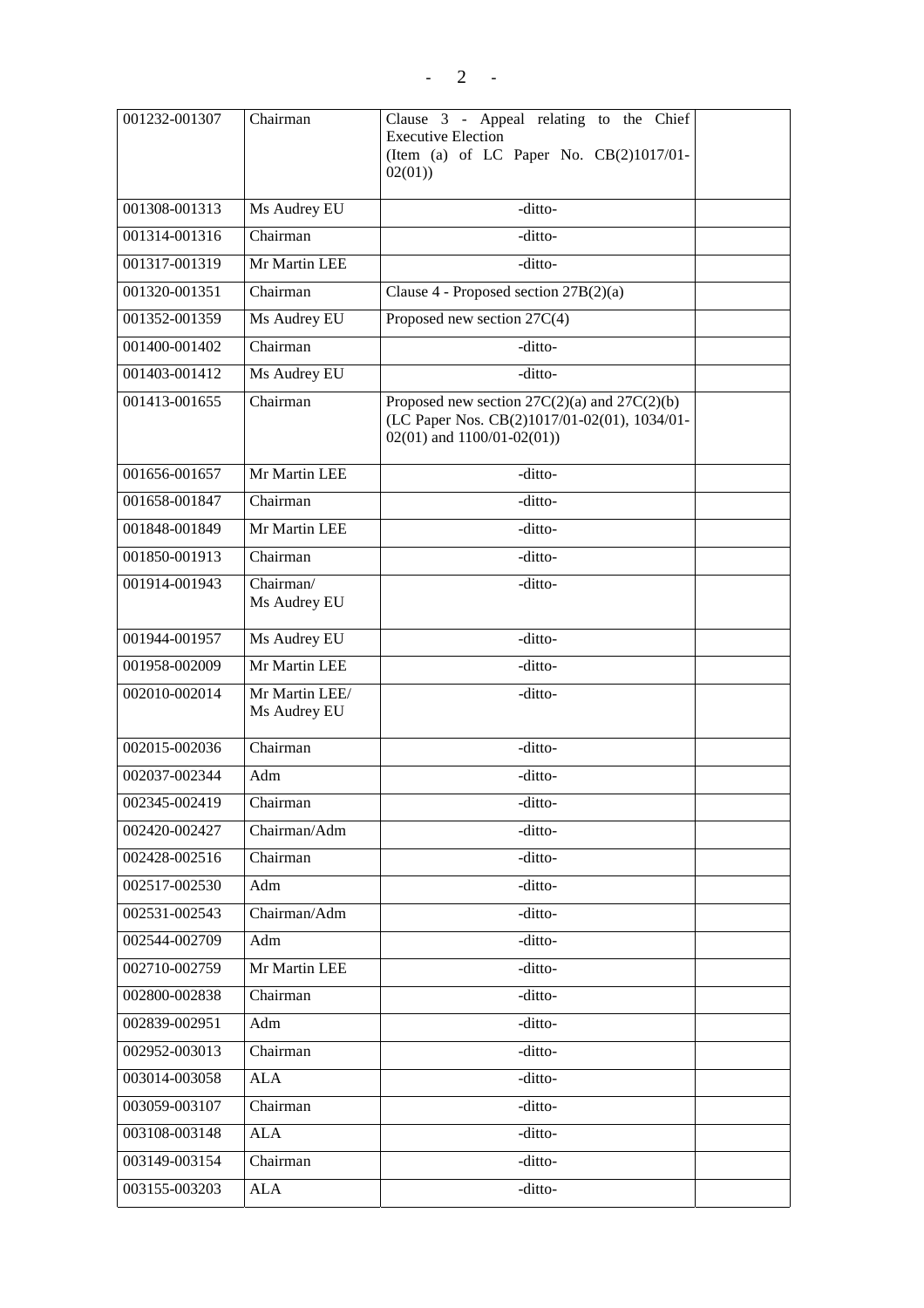| 003204-003214 | Chairman                                    | -ditto-                                                                      |  |
|---------------|---------------------------------------------|------------------------------------------------------------------------------|--|
| 003215-003228 | Mr Martin LEE/<br>Chairman                  | -ditto-                                                                      |  |
| 003229-003506 | <b>ALA</b>                                  | -ditto-                                                                      |  |
| 003507-003514 | Chairman                                    | -ditto-                                                                      |  |
| 003515-003636 | Ms Audrey EU                                | Appeals involving both leapfroggible and non-<br>leapfroggible points of law |  |
| 003637-003658 | Mr Martin LEE/<br>Chairman/<br>Ms Audrey EU | -ditto-                                                                      |  |
| 003659-003717 | Chairman                                    | -ditto-                                                                      |  |
| 003718-003721 | Chairman/<br>Ms Audrey EU                   | -ditto-                                                                      |  |
| 003722-003732 | Chairman                                    | -ditto-                                                                      |  |
| 003733-003740 | Ms Audrey EU                                | -ditto-                                                                      |  |
| 003741-003742 | Chairman                                    | -ditto-                                                                      |  |
| 003743-003805 | Mr Martin LEE                               | -ditto-                                                                      |  |
| 003806-003833 | Chairman                                    | -ditto-                                                                      |  |
| 003834-003837 | Ms Audrey EU                                | -ditto-                                                                      |  |
| 003838-003850 | Chairman                                    | -ditto-                                                                      |  |
| 003851-003856 | Mr Martin LEE                               | $-$ ditto-                                                                   |  |
| 003857-003916 | Chairman                                    | -ditto-                                                                      |  |
| 003917-003921 | Mr Martin LEE                               | -ditto-                                                                      |  |
| 003922-003935 | Chairman                                    | -ditto-                                                                      |  |
| 003936-004035 | Ms Audrey EU                                | -ditto-                                                                      |  |
| 004036-004044 | Chairman                                    | -ditto-                                                                      |  |
| 004045-004130 | Ms Audrey EU                                | -ditto-                                                                      |  |
| 004131-004134 | Chairman                                    | -ditto-                                                                      |  |
| 004135-004140 | Ms Audrey EU                                | -ditto-                                                                      |  |
| 004141-004226 | Mr Martin LEE                               | -ditto-                                                                      |  |
| 004227-004359 | Chairman                                    | -ditto-                                                                      |  |
| 004400-004537 | Adm                                         | -ditto-                                                                      |  |
| 004538-004648 | Ms Audrey EU                                | -ditto-                                                                      |  |
| 004649-004719 | Chairman                                    | -ditto-                                                                      |  |
| 004720-004924 | Mr Martin LEE                               | -ditto-                                                                      |  |
| 004925-005147 | Chairman                                    | -ditto-                                                                      |  |
| 005148-005206 | Ms Audrey EU                                | -ditto-                                                                      |  |
| 005207-005212 | Mr Martin LEE                               | -ditto-                                                                      |  |
| 005213-005221 | Chairman                                    | -ditto-                                                                      |  |
| 005222-005229 | Mr Martin LEE                               | -ditto-                                                                      |  |
| 005230-005310 | Chairman                                    | -ditto-                                                                      |  |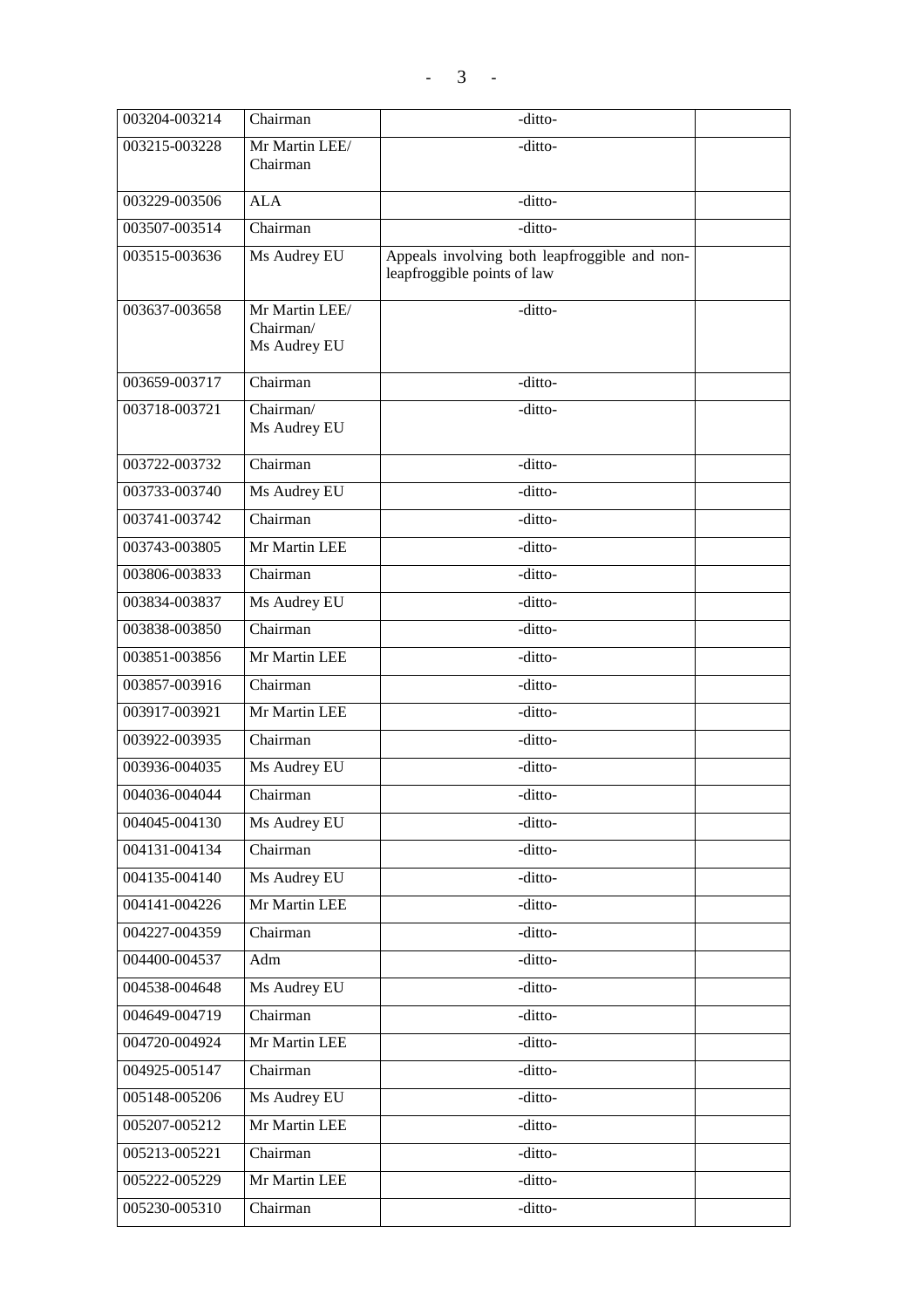| 005311-005319 | Mr Martin LEE                  | -ditto-                                                                                                                                                     |                                                |
|---------------|--------------------------------|-------------------------------------------------------------------------------------------------------------------------------------------------------------|------------------------------------------------|
| 005320-005409 | Chairman                       | -ditto-                                                                                                                                                     |                                                |
| 005410-005437 | Adm                            | -ditto-                                                                                                                                                     |                                                |
| 005438-005445 | Chairman                       | -ditto-                                                                                                                                                     |                                                |
| 005446-005621 | Ms Audrey EU                   | -ditto-                                                                                                                                                     |                                                |
| 005622-005623 | Mr Martin LEE                  | -ditto-                                                                                                                                                     |                                                |
| 005624-005630 | Chairman/<br>Ms Audrey EU      | -ditto-                                                                                                                                                     |                                                |
| 005631-005716 | Mr Martin LEE                  | -ditto-                                                                                                                                                     |                                                |
| 005717-005835 | Chairman                       | -ditto-                                                                                                                                                     |                                                |
| 005836-005841 | Mr Martin LEE                  | -ditto-                                                                                                                                                     |                                                |
| 005842-005920 | Chairman                       | -ditto-                                                                                                                                                     |                                                |
| 005921-005938 | Mr Martin LEE                  | -ditto-                                                                                                                                                     |                                                |
| 005939-010017 | Chairman                       | -ditto-                                                                                                                                                     |                                                |
| 010018-010040 | Mr Martin LEE                  | -ditto-                                                                                                                                                     |                                                |
| 010041-010120 | Chairman                       | -ditto-                                                                                                                                                     |                                                |
| 010121-010259 | Adm                            | Proposed section 27F                                                                                                                                        |                                                |
| 010300-010314 | Mr Martin LEE/<br>Chairman/Adm | -ditto-                                                                                                                                                     |                                                |
| 010315-010324 | Adm                            | -ditto-                                                                                                                                                     |                                                |
| 010325-010409 | Chairman/Adm                   | -ditto-                                                                                                                                                     |                                                |
| 010410-010413 | Chairman                       | -ditto-                                                                                                                                                     |                                                |
| 010414-010428 | Mr Martin LEE                  | -ditto-                                                                                                                                                     |                                                |
| 010429-010437 | Adm                            | -ditto-                                                                                                                                                     |                                                |
| 010438-010449 | Chairman                       | -ditto-                                                                                                                                                     |                                                |
| 010450-010538 | Adm                            | -ditto-                                                                                                                                                     |                                                |
| 010539-010541 | Mr Martin LEE                  | -ditto-                                                                                                                                                     |                                                |
| 010542-010616 | Adm                            | -ditto-                                                                                                                                                     |                                                |
| 010617-010638 | Mr Martin LEE                  | -ditto-                                                                                                                                                     |                                                |
| 010639-010948 | Chairman                       | Adm to revisit the application of the leapfrog<br>procedure<br>appeals<br>involving<br>to<br>both  <br>leapfroggible and non-leapfroggible points of<br>law | Adm<br>(paragraph<br>$2(a)$ of the<br>minutes) |
| 010949-011007 | Ms Audrey EU                   | Proposed new section 27C(3)                                                                                                                                 |                                                |
| 011008-011028 | Mr Martin LEE                  | -ditto-                                                                                                                                                     |                                                |
| 011029-011034 | Chairman                       | -ditto-                                                                                                                                                     |                                                |
| 011035-011046 | Ms Audrey EU                   | -ditto-                                                                                                                                                     |                                                |
| 011047-011117 | Chairman                       | -ditto-                                                                                                                                                     | Adm<br>(paragraph<br>$2(b)$ of the<br>minutes) |
| 011118-011149 | Ms Audrey EU                   | Proposed new clause 5 - Transitional provision                                                                                                              |                                                |